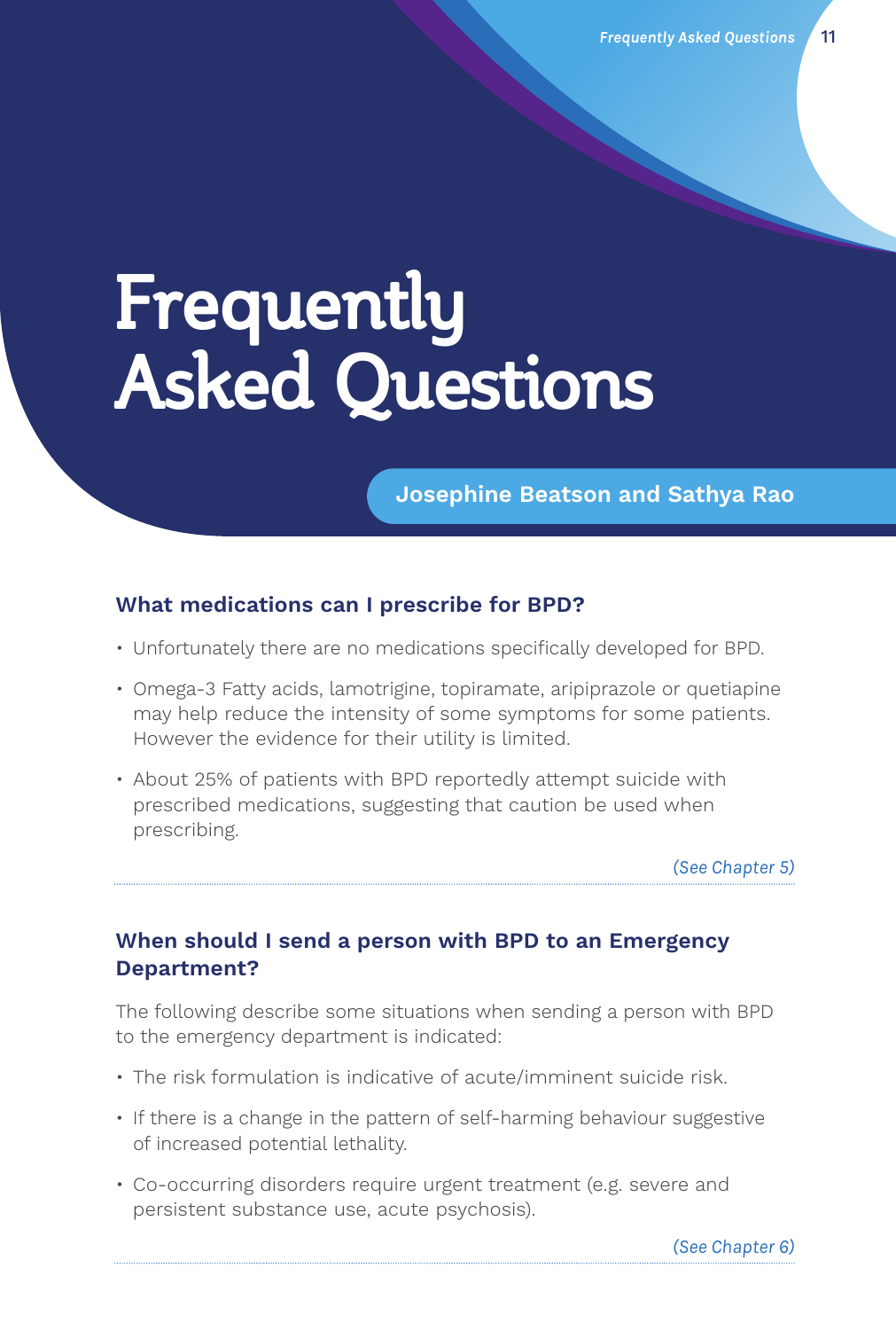# **When should I send a person with BPD to a public mental health service for hospitalisation?**

- When the patient is at acute risk for suicide or high lethality self-injury.
- For management of imminent suicide risk.
- If a co-occurring psychiatric disorder (e.g. severe depression, psychosis, SUD) requires urgent assessment, treatment and admission.
- In situations of escalating self-harm and repeated presentations to the ED, a brief admission may assist assessment, defuse crises and break the cycle.

*(See Chapters 3, 5 and 6)*

#### **Do people with BPD recover?**

- People with BPD do recover, with 43% of patients achieving recovery eight years after hospital admission in a large prospective study.
- 60% of the same cohort of patients achieved recovery by 16 years.
- 88% of these patients achieved remission, defined as no longer meeting diagnostic criteria for BPD, by eight years and 99% achieved remission by 16 years.
- All of these patients received non-specialist community treatment for BPD during the follow-up period.

*(See Chapter 1)*

## **Given the lack of adequate access to evidence-based treatments, where can I refer a person who has severe BPD?**

- Spectrum, the Personality Disorder Service for Victoria, was established to treat the most severe and complex BPD cases in this state.
- Assessment and possible treatment at Spectrum can be arranged by contacting Spectrum (see Resources).
- Some Area Mental Health Services (AMHSs) in Victoria offer one or more evidence-based treatments for people with BPD e.g. DBT, MBT.
- Private psychiatric facilities may offer DBT and other programs for BPD.
- Psychiatrists in private practice who are willing to treat someone with severe BPD must be contacted directly.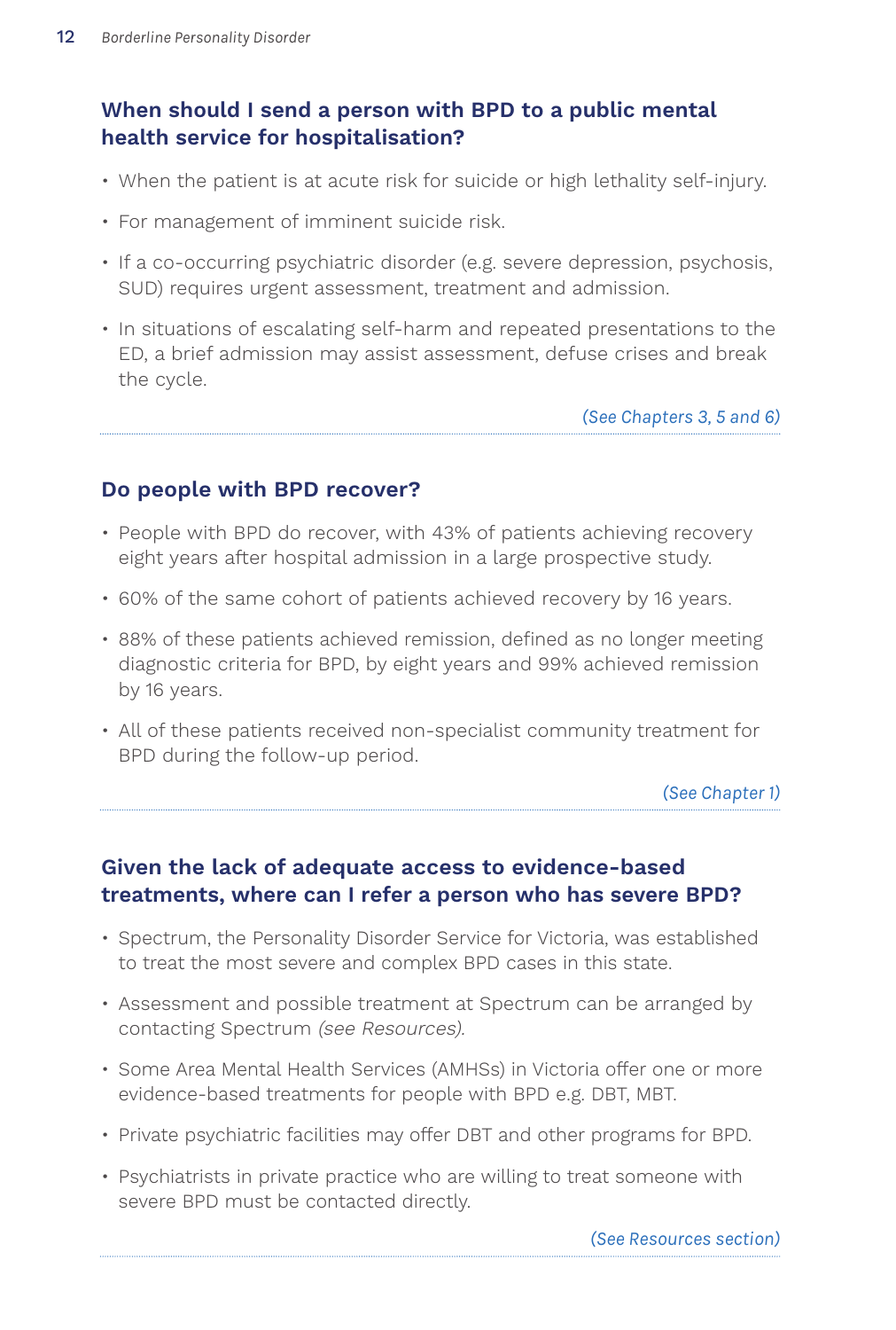## **What is the relationship between BPD and chronic pain?**

- Chronic pain is a frequent symptom in people with BPD.
- 30% of patients with chronic pain syndromes suffer from BPD.
- Physical pain in these patients can function as a defense against unbearable emotional pain.
- Chronic pain in BPD can also relate to co-occurring physical disorders, e.g. osteoarthritis secondary to obesity.

*(See Chapter 2)*

## **What is the relationship between BPD and PCOS?**

- Women with BPD suffer higher than expected levels of PCOS, although precise levels of co-occurrence are not yet known.
- A psycho-neuro-endocrinological mechanism probably underpins the elevated prevalence of PCOS in BPD.
- Some of the mood symptoms of BPD may be exaggerated by the hormonal imbalance of PCOS.

*(See Chapter 2)*

#### **How can I confirm the diagnosis of BPD?**

- Refer patient to a psychiatrist who has an interest in BPD (see Resources section for details).
- Refer to DSM-5 criteria for BPD in the Appendix. If your patient meets more than five of these, a diagnosis of BPD can be made.
- Refer patient to the Assessment Clinic at Spectrum for a diagnostic opinion (see Resources section for details).

*(See Chapter 1 and Resources)* 

#### **Are people with BPD generally manipulative in their interactions with clinicians?**

- People with BPD can behave in ways that appear manipulative.
- Such behaviours occur because they were effective for getting their needs met during childhood.
- They happen because the person with BPD knows no other way of getting their needs met.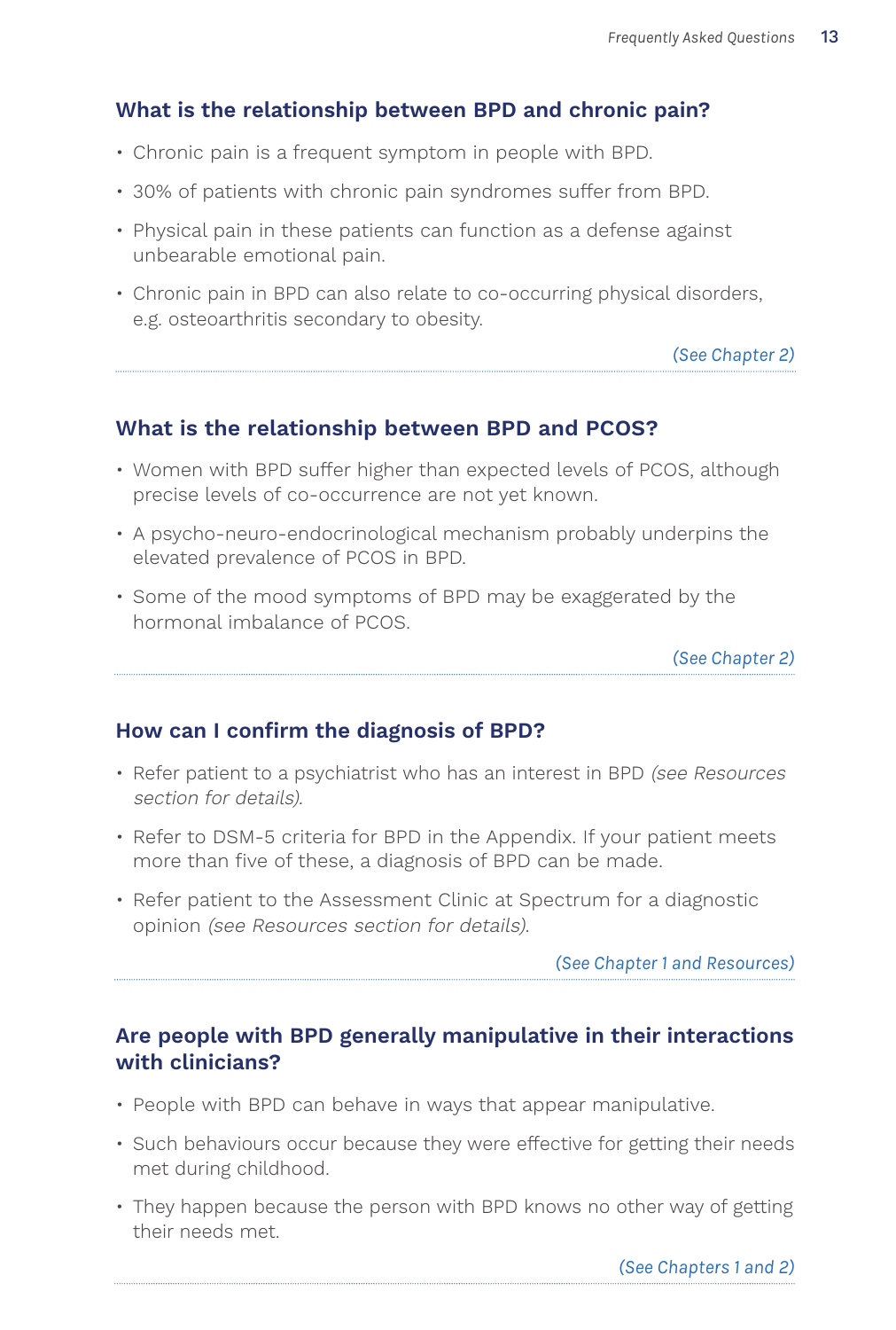## **How can I distinguish BPD from a Bipolar Disorder?**

- The mood swings in BPD are reactive, usually in response to interpersonal events.
- Mood swings in BPD last only minutes, hours, rarely days, and shift in relation to environmental events, most of which are interpersonal in nature.
- Mood swings in Bipolar Disorder are longer lasting and much less reactive to environmental events.
- Euthymic periods occur between episodes of depression or hypomania in Bipolar Disorder.

*(See Chapter 2)*

# **How can I distinguish BPD from a Schizophrenia/ Schizoaffective disorder?**

- Psychotic symptoms in BPD are commonly transient and triggered by stress.
- Persistent delusions, hallucinations, negative symptoms and bizarre behaviours are uncommon in BPD.
- Although people with BPD commonly experience mood fluctuations, they don't have the full syndrome of mania, hypomania or Major Depressive Episodes as part of the BPD psychopathology.

*(See Chapter 2)*

## **How can I identify acute suicide risk in a person with BPD who has constant suicidal feelings?**

- Look for a change in the pattern (frequency, method, severity) of self-injury or suicidal behaviours as this can indicate acute suicide risk.
- People with BPD may have experienced suicidal thoughts for the best part of their lives. Suicidal thoughts alone may not always indicate that they are acutely suicidal.
- People with BPD may feel suicidal in order to survive. It is a common coping mechanism.

*(See Chapter 6)*